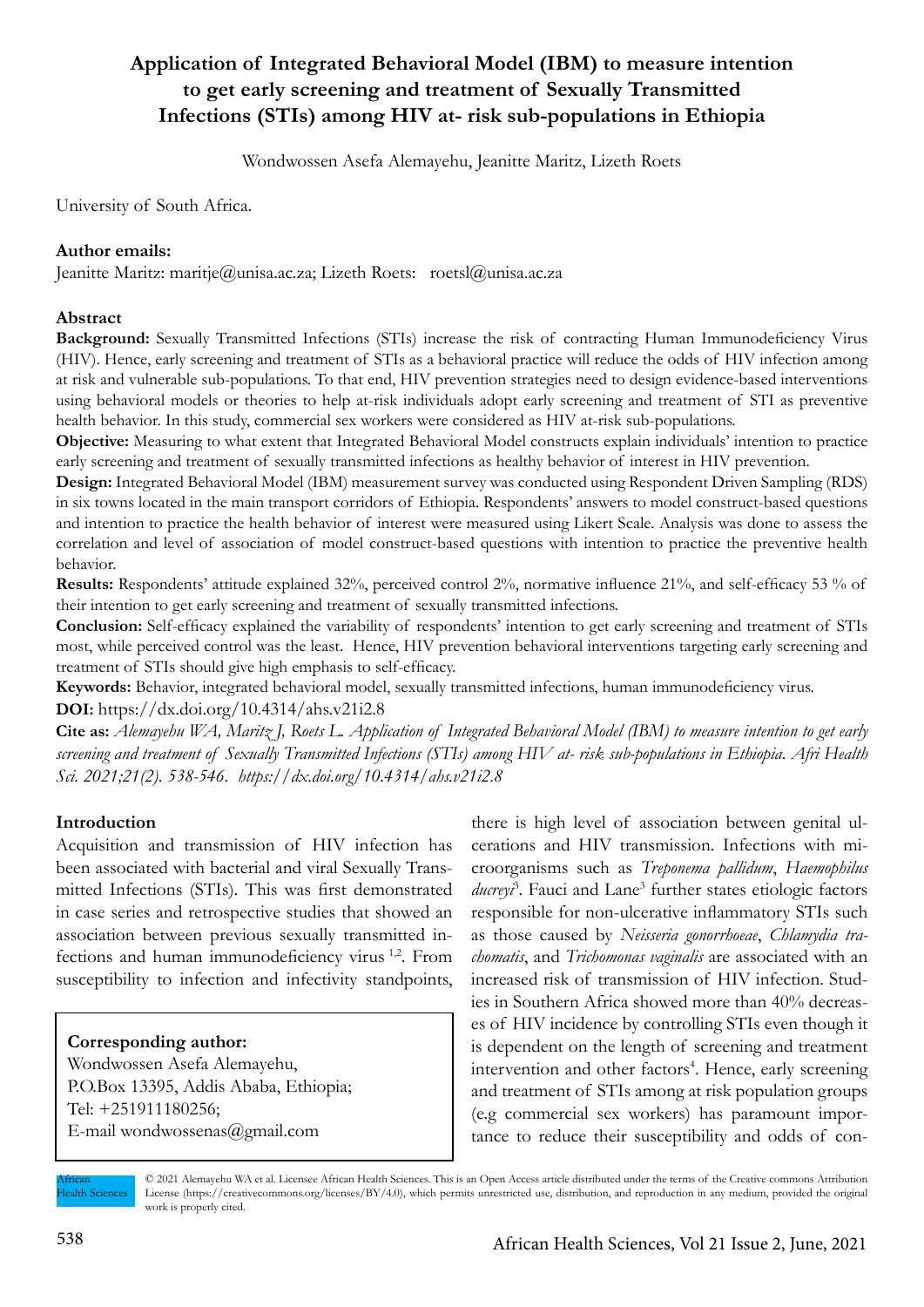tracting HIV. The Most at Risk Population (MARPs) survey in Ethiopia showed the highest prevalence of HIV infection (23%) among self-identified commercial sex workers<sup>5</sup>. Studies also showed higher STI prevalence (20.6%-47.9%) among commercial sex workers in different parts of Ethiopia<sup>6,7</sup>. Hence, in this study, commercial sex workers' behavior to get early screening and treatment of STIs was considered as important HIV preventive health behavior of interest targeting most atrisk sub-population group.

Health behavior and its determinants are broadly defined as "those personal attributes such as beliefs, expectations, motives, values, perceptions, and other cognitive elements; personality characteristics, including affective and emotional states and traits; and overt behavior patterns, actions, and habits that relate to health maintenance, to health restoration, and to health improvement"<sup>8</sup>. A mounting body of evidence suggests that behavioral interventions developed using explicit theoretical foundation or models are more effective than those lacking a theoretical base<sup>9</sup>. Theory- or model-based health behavior intervention programs help to better understand the mechanism of behavior change and guide the intervention for improved impact <sup>10</sup>. Behavior interventions informed by theories and models are more effective as they include essential factors necessary for behavior change<sup>11</sup>. A review of online health behavior interventions demonstrated that theory-based interventions have been more successful in prompting behavior change than those without theory 12. Besides its effectiveness, advocates for theory-based intervention as theoretical understanding of behavioral intervention creates enabling environment for adaptation of interventions into other settings 13. To that end, measuring the application of behavioral theories/models is important step to inform theory/model based behavioral interventions<sup>14</sup>. Hence, this study aims to assess the application of Integrated Behavioral Model (IBM) among HIV at-risk sub-populations by measuring the model constructs (Experiential Attitude, Instrumental Attitude, Normative Influence, Perceived Control, and Self-efficacy) ability to explain the study subjects' intention to adopt the health behavior of interest (early screening and treatment of STIs). As early screening and treatment of STIs is important HIV prevention behavior and practice among at risk sub-population like sex workers. Integrated Behavioral Model (IBM) was selected for this study since it is more comprehensive conceptual framework that puts intention to perform the behavior at the center and account for different health behaviors in different populations and settings

15, 16,17. Moreover, studies showed that Integrated Behavioral Model has been useful in terms of predicting and guiding HIV/AIDS related health behavioral studies and interventions including condom use, early sexual debut, awareness, and HIV testing that are quite related with the objectives of this study <sup>18</sup>.

#### **Objective**

In this study, Integrated Behavioral Model (IBM) based behavioral constructs were used to measure the magnitude each behavioral model construct explains intention to practice the desired health behavior. Early screening and treatment of STIs being the desired health behavior to prevent HIV infection among commercial sex workers. Such kind of model measurement is helpful to determine which construct best explain intention to perform the desired health behavior, and the level of emphasis that should be given to different constructs on a given HIV preventive behavioral intervention. The model measurement focuses on "intention" since it is the best predictor and centerpiece of the behavioral practice in the integrated behavioral model 15.

#### **Methods and materials**

Integrated Behavioral Model (IBM) measurement survey was conducted in six towns (Dessie, Bahir Dar, Dire Dawa, Hawassa, Jimma and Nekemet) located along the six major transport corridors of Ethiopia. The survey was conducted among self-acknowledged commercial sex workers that were identified as highly vulnerable and most at- risk for HIV and other STIs according to studies in Ethiopia 5. The very first step in the IBM model measurement was to discover salient issues through open-ended opinion elicitation (elicitation study). Elicitation is very critical step in the application of IBM constructs<sup>15</sup>. The elicitation phase was conducted to identify relevant behavioral outcomes, referents, and environmental facilitators and barriers for the health behavior and population under investigation. According to Montaño and Kasprzyk<sup>15</sup> the minimum number of opinion elicitation interviews are 15. In this study, a total of 20 opinion elicitation interviews were conducted until saturation has reached and to insure maximum variation. This was meant to identify salient issues about the behavioral factor of interest (early screening and treatment of STIs). The modal response about early screening and treatment of STIs was affirmative. Peer group members and health workers' normative influence over commercial sex workers behavior to seek early screening and treatment of STIs stood out remarkably. The peer education and peer support program in the community was mentioned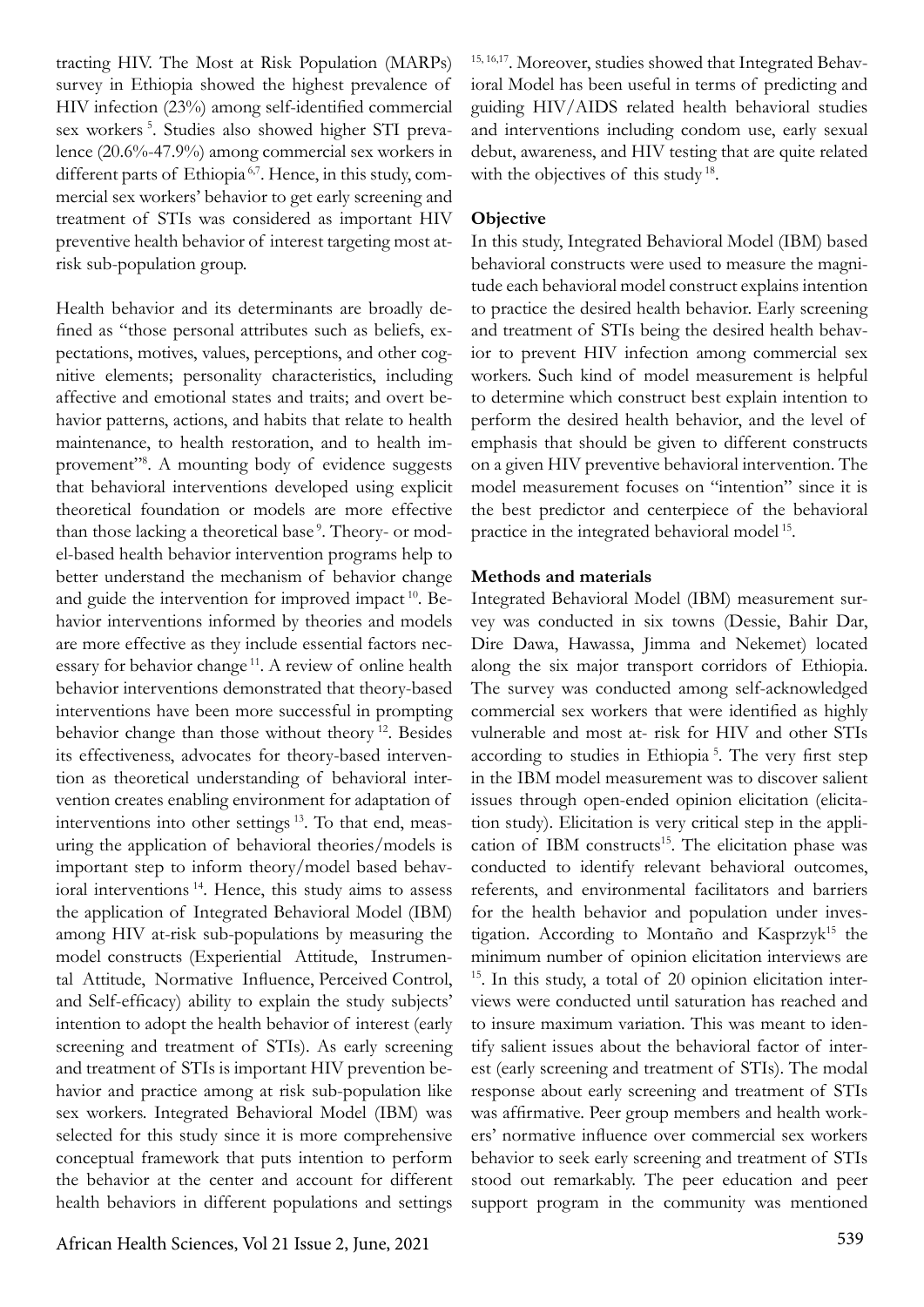as a major enabler followed by the availability of free screening and treatment services of STIs in public and selected private health care facilities. The elicitation results were content analyzed to inform the model measurement survey. Respondent Driven Sampling (RDS) was used to select and interview model measurement survey participants in the six study towns. Respondent Driven Sampling has gained enormous popularity as it minimizes bias and increases representativeness that has been an intractable dilemma in studying highly vulnerable and hard to reach population groups $19$ . By limiting number of recruitments per seeds and introducing multiple waves of recruitment phases, this sampling technique helps reducing recruitment bias, high homophily and deeper penetration of the target population for representativeness purpose 20. The first five "seeds" were randomly selected from existing social networks of commercial sex workers participating in HIV prevention projects in the six towns. In the second wave of recruitment, two invitations were handed-out for the first five "seeds" to get the next ten self-identified commercial sex workers in their network (peer group). Subsequent waves of recruitments have continued likewise till the maximum number of respondents were reached. Single population proportion sample size determination formula has been used to determine the number of model measurement survey participants. With 95% confidence interval and 5% margin of error, 50% P was applied to get the maximum sample size of 385. Adjusting the sample size for 5% loss to network referrals and a minimum of 3-4 waves of requirement to get deeper penetration, the total sample size for the model measurement survey was 405. Integrated Behavioral Model (IBM) construct-based Likert Scale was used to design the model measurement questioner. The model measurement survey questioner was prepared in English and translated to Amharic (local language). The Amharic version has been translated back to English independently by another person with good Englih proficiency and familiar to data collection instruments to see possible inconsistencies and prevent meaning loss through the course of translation. Scaled bipolar and unipolar survey questioner was developed to measure the constructs of the behavioral model of interest. Respondents' answers to model construct-based questions and intention to practice the health behavior of interest were measured using seven scale Likert Scale. Further analysis was done to compute the correlation coefficients between the responses to model construct based questions and intention to practice the desired health behavior. Pearson's correlation coefficient (r) and (R2) were calculated to determine the level of correlation and extent of prediction respectively. Pearson's correlation coefficient was preferred as it measures the statistical relationship between two continuous variables and it gives information about the magnitude of the correlation, as well as the direction of the relation- $\sinh^{-21}$ . The degree of correlation between the predictor and outcome variables was defined as follow based on the value of " $r$ " 21,22:

- Perfect: If the value is near  $\pm 1$ 

- High degree: If the coefficient value lies between ±  $0.50$  and  $\pm 1$ 

- Moderate degree: If the value lies between ± 0.30 and  $± 0.49$ 

- Low degree: When the value lies below + .29

- No correlation: When the value is zero

The rating of model construct-based question's response and intention to practice the health behavior of interest was further analyzed using liner regression model to determine the extent to which the model constructs predict intention. Hence, respondents rating of "intention" to practice the health behavior of interest (early screening and treatment of STIs) was considered as dependent variable while respondents rating for their response under the five IBM construct questions were considered as independent (predictor) variable in the regression model. The five IBM constructs under which the independent variables were created are: Experiential Attitude, Instrumental Attitude, Normative Influence, Perceived Control, and Self-efficacy.

#### **Results and discussions**

Three hundred ninety respondents participated in the study, which was 96% response rate. The mean and median age of respondents was 25 and 24 years respectively with standard deviation of  $\pm$  4.4 and range of 24 years. The average year of schooling by the study participants was six years and the 75th percentile was eight years of schooling. Most of the participants (63%) were single followed by divorced 19%, married 11% and widowed 7%.

# **Correlation of salient issues with intention to practice the health behavior of interest**

# **Attitude (Experiential and Instrumental)**

Attitude refers to an individual's overall perception of favorableness or un-favorableness towards a behavior comprised of affective and cognitive dimensions. Experiential attitude (or affect) is the individual's emotional response to the idea of performing the behavior while Instrumental attitude (or cognitive) is determined by beliefs about outcomes of behavior<sup>8</sup>. Because of the close correlation of the two constructs, commer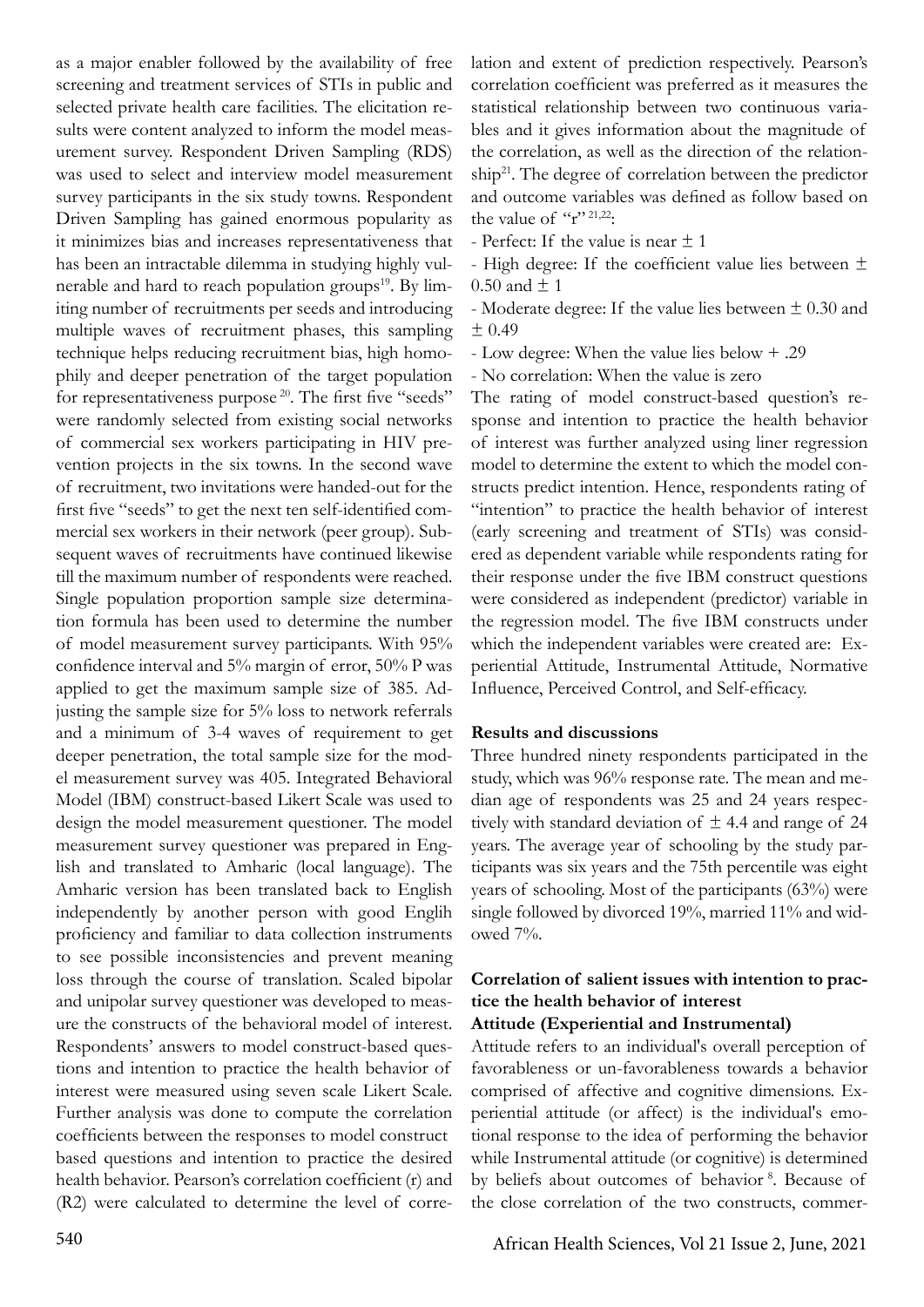cial sex workers experiential and instrumental attitude regarding STIs as defined by their overall perception of favorableness or un-favorableness to get early screening and treatment services of sexually transmitted infections were combined in the correlation analysis. This reflects on commercial sex workers feeling and emotional reaction about performing STI screening and treatment earlier. Table 1 depicts the correlation of sex workers attitude to their intention of getting early screening and treatment of STIs.

Perceived complications, sense of relief, and preventing oneself or others from infection were correlated with commercial sex workers' intention to get early screening and treatment services of sexually transmitted infections at statistically significant margin.

**Table1:** The correlation between respondents' attitude and their intention to get early screening and treatment services of Sexually Transmitted Infection (STIs)

| Intention to get early screening and treatment of r<br><b>STIs</b>                   |         | Sig.<br>$2-$<br>tailed) | N   |
|--------------------------------------------------------------------------------------|---------|-------------------------|-----|
| $\Rightarrow$ Concern about complications and serious $542$ <sup>**</sup><br>illness |         | .000                    | 390 |
| $\Rightarrow$ Senses of relief                                                       | $399**$ | .000                    | 390 |
| $\Rightarrow$ Preventing yourself and others from 293 <sup>**</sup><br>infections    |         | .000                    | 390 |

 *\*\*Correlation is significant at the 0.01 level (2-tailed)*

## **Perceived control**

This was commercial sex workers self-understood level of control to practice early screening and treatment of sexually transmitted infections.

As illustrated above (Table 2), availability of free STI screening and treatment services and peer education program were correlated with commercial sex workers' intention to get early screening and treatment services of STIs at statistically significant margin.

**Table 2:** The correlation between respondents' perceived control and their intention to get early screening and treatment services of Sexually Transmitted Infection (STIs)

| Intention to get early screening and treatment of STIs        |          | Sig.<br>tailed) | (2-  N |
|---------------------------------------------------------------|----------|-----------------|--------|
|                                                               |          |                 |        |
| Availability of free STI screening and                        | $145**$  | .004            | 390    |
| treatment services                                            |          |                 |        |
| Availability of peer education program<br>$\Rightarrow$       | $135***$ | .008            | 390    |
| Friendly service providers or good reception<br>$\Rightarrow$ | .028     | .588            | 390    |
| in the clinics                                                |          |                 |        |
| Friends and colleagues discouragement                         | $-.036$  | .475            | 390    |

\*\* *Correlation is significant at the 0.01 level (2-tailed)*

#### **Normative influence**

Normative influence was the community members' beliefs and expectations regarding early screening and treatment of sexually transmitted infections and how that affects commercial sex workers to perform this healthy behavior.

Table 3 shows the correlation of normative influencers with sex workers intention to get early screening and treatment of STIs. Thus, peer group members and health care workers influence in the community showed strong correlation with commercial sex workers' intention to get early screening and treatment of STIs at statistically significant margin.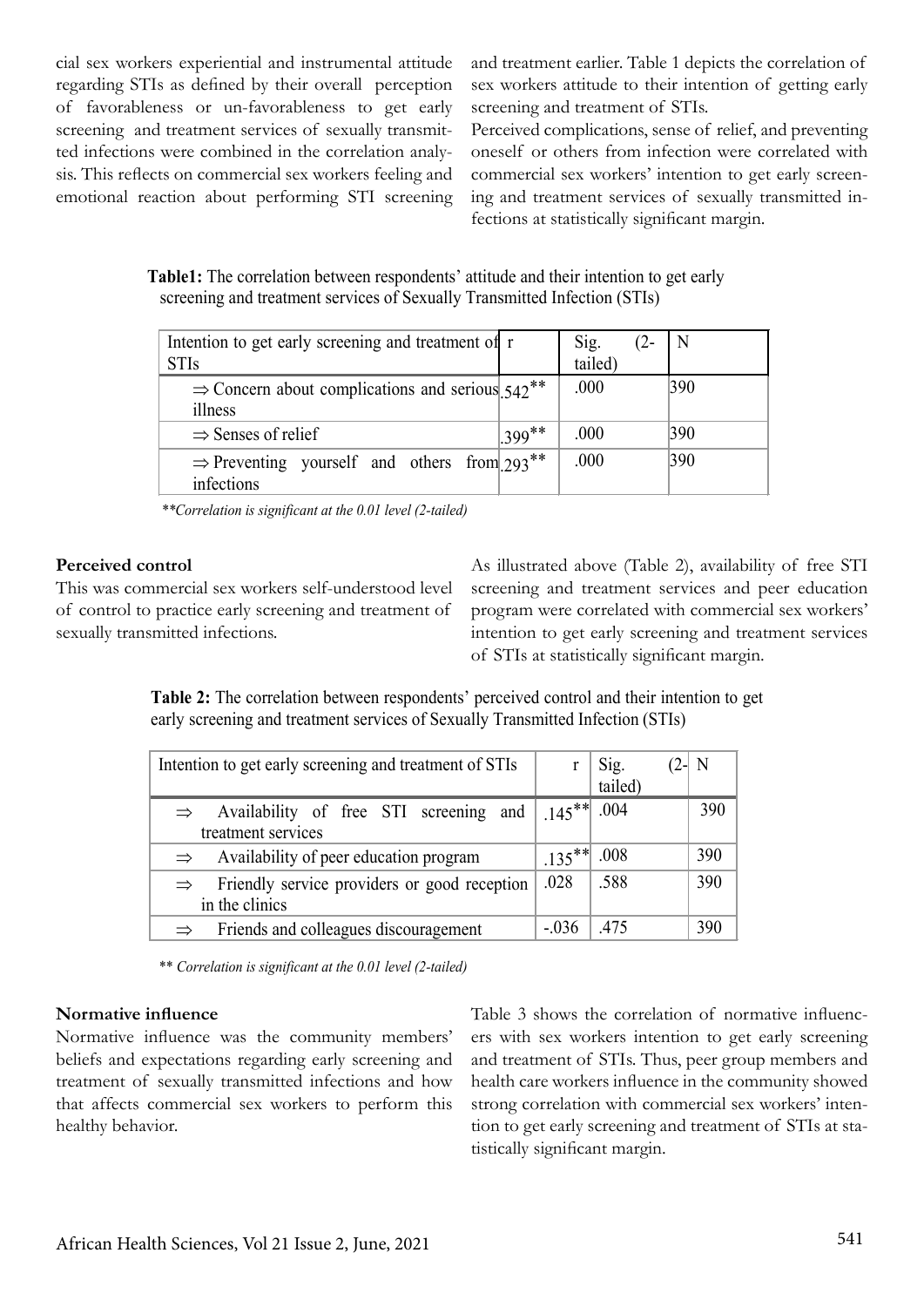| <b>Table 3:</b> The correlation between normative influence and respondents' intention |  |
|----------------------------------------------------------------------------------------|--|
| to get early screening and treatment services of Sexually Transmitted Infection (STIs) |  |

| Intention to get early screening and treatment   r<br>of STIs | Sig.<br>tailed) | $(2-N)$ |
|---------------------------------------------------------------|-----------------|---------|
| $\Rightarrow$ Peer educators and peer group 389**<br>members  | .000            | 390     |
| Health workers in the community $ 355^{**} $<br>and clinics   | .000            | 390     |

*\*\* Correlation is significant at the 0.01 level (2-tailed)*

## **Self-efficacy**

This was commercial sex workers' skill and capability to effectively practice early screening and treatment of sexually transmitted infections as a tool for HIV prevention. Table 4 shows the correlation of self-efficacy with sex workers intention to get early screening and treatment of STIs.

Self-reported certainty of commercial sex workers to practice STI screening and treatment, peer-education program, and free STI screening and treatment services demonstrated strong correlation with commercial sex workers' intention of using early screening and treatment services of STIs at statistically significant margin.

**Table 4:** The correlation between respondents' self-efficacy and their intention to get early screening and treatment services of Sexually Transmitted Infection (STIs)

| Intention to get early screening and treatment of STIs                                                                               | r        | Sig.<br>tailed) |     |
|--------------------------------------------------------------------------------------------------------------------------------------|----------|-----------------|-----|
| Certainty to practice early screening and treatment $657**$ 000<br>of STIs                                                           |          |                 | 390 |
| Certainty that peer education program helps to<br>$\Rightarrow$<br>overcome barriers to get early screening and<br>treatment of STIs | $.684**$ | .000            | 390 |
| Certainty that free STI screening and treatment $277**$ 000<br>service helps to overcome barrier to get the service                  |          |                 | 390 |

*\*\*Correlation is significant at the 0.01 level (2-tailed)*

# **Measurement levels**

To measure the extent how the Integrated Behavioral Model (IBM) constructs explain respondents' intention to get early screening and treatment of STI, linear regression model was used. The seven-scale Likert measurement of respondents' intention to get early screening and treatment of STI was entered into the model as dependent variable. All the other STI related behavioral measurement questions under the five IBM constructs were entered into the model as predictor (independent variables). The model output was interpreted by R-squared (R2) which was a statistical measure of how close the data were to the fitted regression line which was the percentage of the response variable variation that was explained by a linear model. All integrated behavioral model constructs combined explained 61% of commercial sex workers' intention to practice early screening and treatment of STIs as depicted in the underneath model summary table (Table 5).

**Table 5:** Model measurement summary table early screening and treatment of STI and all IBM constructs

|         | Model Summary |                             |          |                 |     |
|---------|---------------|-----------------------------|----------|-----------------|-----|
| Model R |               | R Square Adjusted<br>Square | Estimate | R Std. Error of | the |
|         | 791a          | .625.613                    | .626     |                 |     |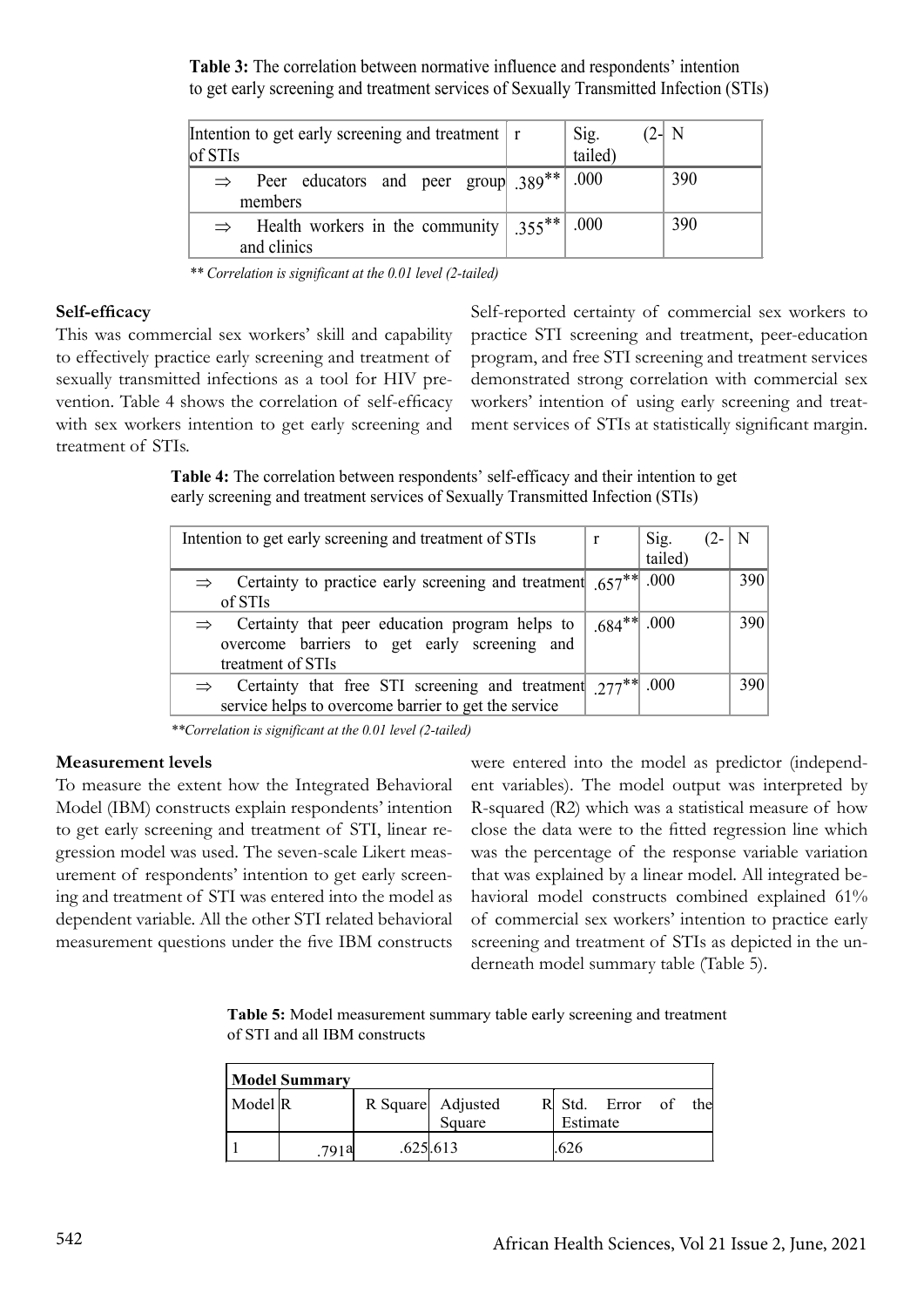# **Attitudes (Experiential and Instrumental)**

Respondents' attitude (experiential and instrumental) , explained 32% of their intention to get early screening

and treatment of sexually transmitted infections as depicted in the adjusted R2 of the following model summary (Table 6).

**Table 6:** Model measurement summary table early screening and treatment of STI and attitude

| Model Summary                                                                                   |       |          |                          |          |            |    |     |
|-------------------------------------------------------------------------------------------------|-------|----------|--------------------------|----------|------------|----|-----|
| Model                                                                                           | R     | R Square | <b>Adjusted R Square</b> |          | Std. Error | of | the |
|                                                                                                 |       |          |                          | Estimate |            |    |     |
|                                                                                                 | .571a | .327     | .321                     | .829     |            |    |     |
| a. Predictors: (Constant), Early screening and treatment of STIs mean preventing yourself       |       |          |                          |          |            |    |     |
| others<br>and                                                                                   |       |          |                          |          |            |    |     |
| from infections, Early screening and treatment f STIs will give you senses of relief, Early scr |       |          |                          |          |            |    |     |
| eening and                                                                                      |       |          |                          |          |            |    |     |
| treatment of STIs mean you do not have to worry about complications and serious illness         |       |          |                          |          |            |    |     |

# **Perceived control**

The other IBM construct measured in the regression model was respondents' perceived control to get early screening and treatment of sexually transmitted infections. As shown in the below model summary (Table 7), respondents' perceived control was the list behavioral model construct that explains their intention to get early screening and treatment of STIs with 3% and 2% unadjusted and adjusted R2 values respectively.

 **Table 7:** Model measurement summary table early screening and treatment of STI and perceived control

| Model Summary               |      |          |                                                                                                                                                                                                                                                                                                                                                                                                                                         |                               |
|-----------------------------|------|----------|-----------------------------------------------------------------------------------------------------------------------------------------------------------------------------------------------------------------------------------------------------------------------------------------------------------------------------------------------------------------------------------------------------------------------------------------|-------------------------------|
| Model                       | R    | R Square | <b>Adjusted R Square</b>                                                                                                                                                                                                                                                                                                                                                                                                                | Std. Error of the<br>Estimate |
|                             | 172a | .030     | .020                                                                                                                                                                                                                                                                                                                                                                                                                                    | -997                          |
| screening<br>services makes |      |          | a. Predictors: (Constant), Friends and colleagues discouragement will make your early<br>treatment of STI decision harder, How easier does free STI screening and treatment<br>you to use the service, Friendly service providers or good reception in the clinics will<br>make your early screening and treatment of STI practice easier, How easier does peer<br>education program makes your early screening and treatment practice. | and                           |

## **Normative influence**

Respondents' normative influence was the fourth behavioral model construct that was measured in the linear regression model to assess the extent how the construct explains study subjects' intention to get early screening

and treatment of STIs. With 22% of unadjusted and 21% of adjusted R2 values respectively (Table 8), it is the third important IBM model construct that explains respondents' intention to get early screening and treatment service of sexually transmitted infections.

**Table 8:** Model measurement summary table early screening and treatment of STI and normative influence

| Model Summary |       |                                        |                                                        |                                                                                                                                                                      |  |  |  |
|---------------|-------|----------------------------------------|--------------------------------------------------------|----------------------------------------------------------------------------------------------------------------------------------------------------------------------|--|--|--|
| Model         | R     | R Square                               | <b>Adjusted R Square</b>                               | Std. Error of the Estimate                                                                                                                                           |  |  |  |
|               | .466a | .217                                   | 213                                                    | .893                                                                                                                                                                 |  |  |  |
|               |       | early screening and treatment of STIs, | how helpful are peer educators and peer group members. | a. Predictors: (Constant), When it comes to early screening and treatment of STIs,<br>how helpful are health workers in the community and clinics., When it comes to |  |  |  |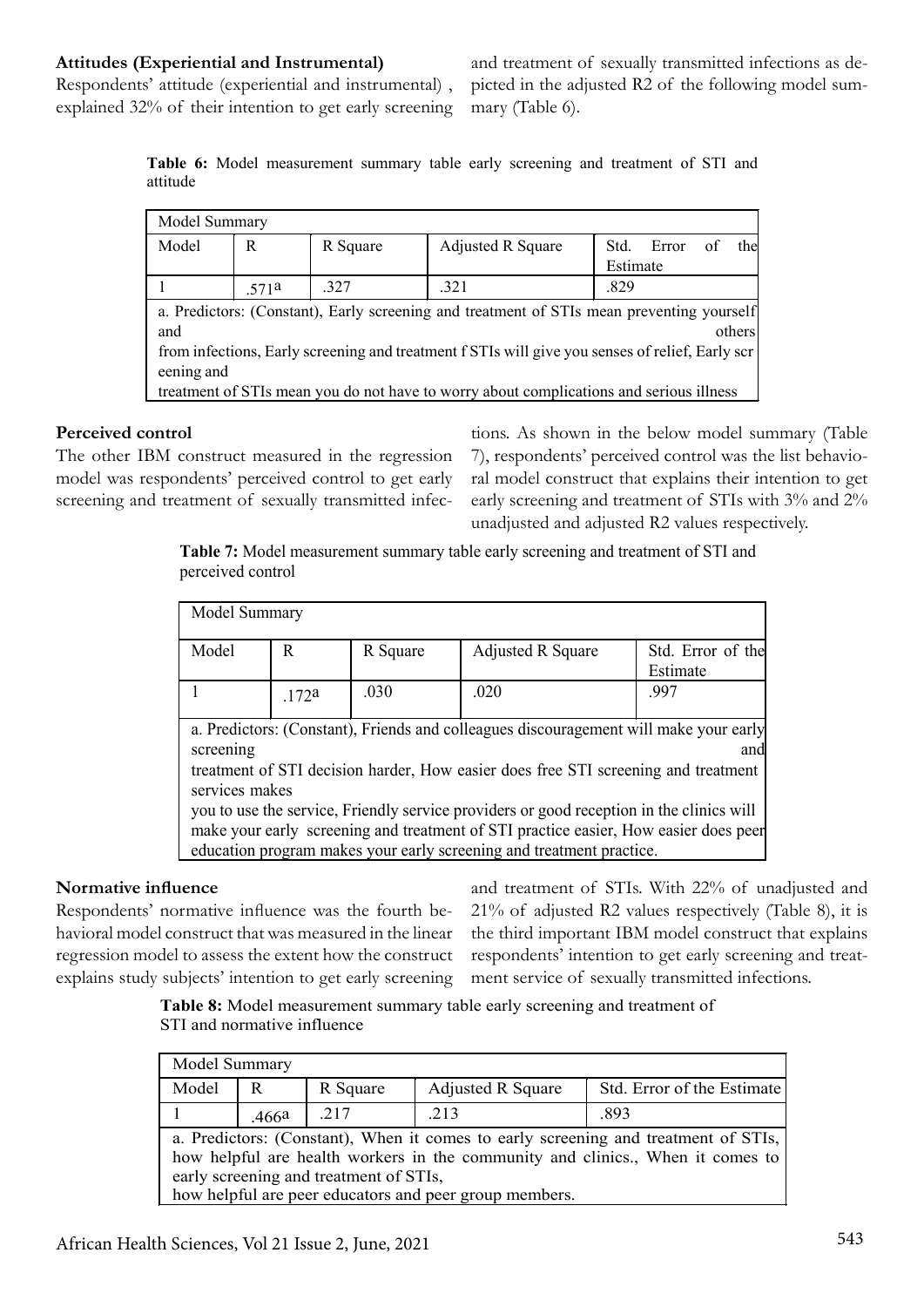# **Self-efficacy**

Respondents' self-efficacy was the fifth IBM construct that was measured in terms of its influence to explain respondents' intention to get early screening and treatment of STIs. As shown in the underneath model summary (Table 9), self-efficacy explains 54% (unadjusted) and 53% (adjusted) of respondents' intention to get early screening and treatment of sexually transmitted infections. This demonstrates that, self-efficacy is the 299 highest behavioral model construct that explains the variability of respondents' intention to get early screening and treatment of STIs.

**Table 9:** Model measurement summary table early screening and treatment of STI and self-efficacy

| <b>Model Summary</b> |      |          |                    |                                  |  |  |
|----------------------|------|----------|--------------------|----------------------------------|--|--|
| Model                | R    | R Square | Adjusted<br>Square | Std. Error of<br>the<br>Estimate |  |  |
|                      | 732a | .536     | .533               | .688                             |  |  |

a. Predictors: (Constant), How certain are you that free STI screening and treatment service helps you to overcome barrier to get the service, How certain are you that peer education program helps you to overcome any barriers to get early screening and treatment of STIs, How certain are you to practice early screening and treatment of STIs

# **Conclusions and recommendations**

Peer group members and health care workers influence in the community have showed

strong correlation with commercial sex workers' intention to get early screening and treatment of STIs at statistically significant margin. Hence, HIV prevention behavioral intervention programs targeting commercial sex workers to adopt early screening and treatment of STIs as healthy behavior may use their peers and health care workers to educate and better influence intention to perform this preventive health behavior.

Integrated Behavioral Model (IBM) has explained 61% of commercial sex workers' intention to practice early screening and treatment of STIs. With adjusted R2  $=0.53$ , self-efficacy was the most important behavioral model construct in terms of explaining the variability of respondents' intention to get early screening and treatment of STIs. Thus, IBM based HIV prevention behavioral intervention programs targeting at risk sub-populations (e.g. commercial sex workers) should give more emphasis (time and focus) on message contents to influence their self-efficacy to get STI screening and treatment earlier.

Perceived control of commercial sex workers has the least effect (adjusted R2=0.02) in terms of explaining their intention to perform early screening and treatment of STIs. Hence, behavioral intervention strategies focused on early screening and treatment of STIs should give very little attention to influence commercial sex workers' perceived control.

HIV prevention behavioral interventions focusing on commercial sex workers' attitudes and normative influence to adopt early screening and treatment of STIs deemed to explain their intention to practice the health behavior of interest modestly (32% and 21% respectively). Thus, proportional level of behavioral intervention emphasis is recommended for IBM based HIV prevention program targeting commercial sex workers.

## **Abbreviations**

AIDS: Acquired Immuno Deficiency Syndrome EPHI: Ethiopian Public Health Institute HIV: Human Immunodeficiency Virus IBM: Integrated Behavioral Model IRB: Institutional Review Board RDS: Respondent Driven Sampling STI: Sexually Transmitted Infection

## **Declarations**

# **Ethics approval and consent to participate**

Prior IRB clearance was obtained from University of South Africa and locally from Ethiopian Public Health Institute (EPHI) to conduct the study. The data collectors were oriented on the data collection tools and ethical procedures of the study. The study participants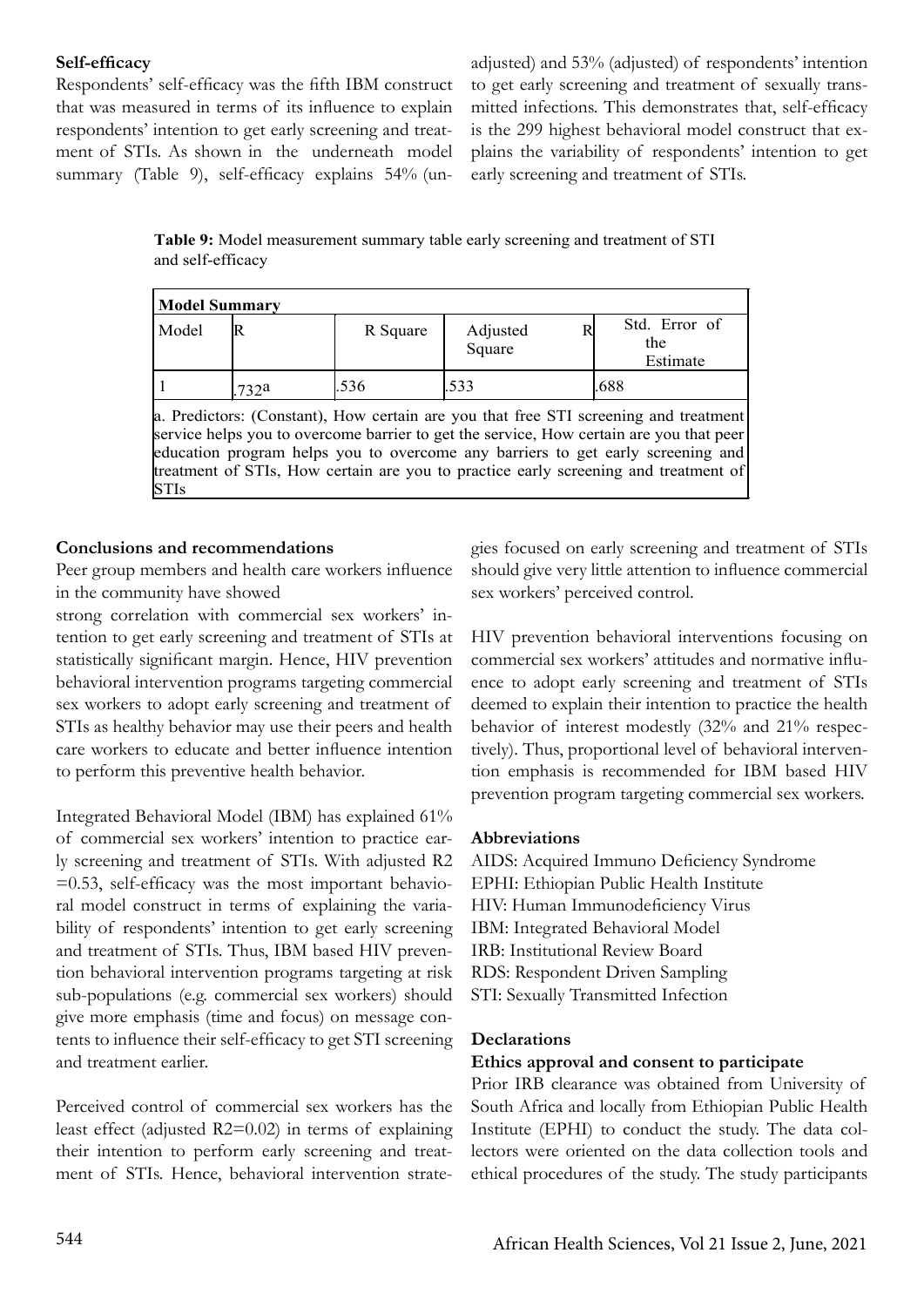were informed about the purpose, process, and possible outcomes of the study. Verbal consent was obtained from all study participants prior to enrollment. There was no name or personal identifier in the data collection tool to link responses to specific individuals. Any data obtained from the study participants was not shared or disclosed in a manner that breaches confidentiality.

## **Consent for Publication**

Since there are no individual images or clinical data with personal identifier consent for publication is not applicable.

# **Availability of data and material**

The raw data supporting the results reported in this article can be shared to interested individuals or institutions based on written request through the corresponding author.

# **Competing interests**

There was no competing interest in this study.

# **Funding**

Funds from student bursary program of University of South Africa were used to partially support the study activities.

## **Authors' contribution**

WA as a principal investigator, designed and conducted the study, analyzed and summarized the data, and led the preparation of the manuscript. JM oversaw the study design tools and material development. She had been providing technical support and higher-level oversight throughout the course of the study and manuscript preparation. LR had been providing technical support and oversight throughout the study and manuscript preparation.

## **Acknowledgements**

We are quite indebted to University of South Africa for facilitating IRB clearance and granting bursary opportunity that helped to partially finance this study. We would like to extend our gratitude to HIV/AIDS prevention programs in Ethiopia implemented by different local and international organizations. Our notable appreciation to interview facilitators, data collectors and study participants for their benevolent participation and contribution in this study. Ethiopian Public Health Institute (EPHI) was very helpful in terms of reviewing the study protocol, providing feedbacks and granting local IRB clearance to condct the study.

#### **References**

1. Weber JN, McCreaner A, Berrie E. 1986. Factors affecting sero-positivity to human T cell lymphotropic virus type III (HTLV-III) or lymphadenopathy associated virus (LAV) and progression of disease in sexual partners of patients with AIDS. *Genitourin Med*. 62(3):177– 180.

2. Piot P, Laga M. 1989. Genital ulcers, other sexually transmitted diseases, and the sexual transmission of HIV. *BMJ*. 298 (6674):623–624.

3. Fauci AS, Lane HC. 2012. Harrison's principles of internal medicine. *Human Immunodeficiency Virus Disease:*  AIDS and Related Disorders. 18<sup>th</sup> edition. 1506-1585.

4. Vickerman PT, Ndowa F, O'Farrell N. 2009. Using mathematical modelling to estimate the impact of periodic presumptive treatment on the transmission of STIs and HIV amongst female sex workers. *Journal of Sexually Transmitted Infections*.

5. Ethiopian Public Health Association (EPHA), Center for Disease Control and Prevention (CDC), Ethiopian Public Health Institute (EPHI) and Federal HIV/AIDS Prevention and Control Office (FHAPCO). Ethiopian National Key Population HIV Bio-behavioral Surveillance Round I, 2013 Report.

6. Desta S, Feleke W, Yusuf M. 1990. Prevalence of STD and STD related risk factor in sex workers of Addis Ababa. *Ethiop J Health Dev*. 4(2):149–153

7. Anteneh ZA, Agumas YA, Tarekegn M. Sexually transmitted diseases among female commercial sex workers in Finote Selam town, northwest Ethiopia: a community-based cross-sectional study. HIV/AIDS - *Research and Palliative Care Journal*. 2017

8. Glanz K, Rimer B, Viswanath K. 2008. Health Behaviour and Health Education: Theory, Research, and Practice. 4<sup>th</sup> Edition. Jossey-Bass, San Francisco.

9. Glanz K, Bishop DB. 2010. The role of behavioural science theory in development and implementation of public health interventions. *Annu. Rev. Public Health*. 2010.31:399–418

10. Hardeman W, Sutton S, Griffin S, Johnston M, White A, Wareham NJ, Kinmonth AL. 2005. A causal modelling approach to the development of theory-based behavior change programs for trial evaluation. *Health Education Researc*h. 20 (6): 676–687.

11. Hardeman W, Griffin S, Johnston M, Kinmonth AL, Wareham NJ. 2000. Interventions to prevent weight gain: A systematic review of psychological models and behavior change methods. *International Journal of Obesity Related Metabolic Disorder*. 24(2):131-143.

12. Webb TL, Joseph J, Yardley L, Michie S. 2010. Using the internet to promote health behavior change: a sys